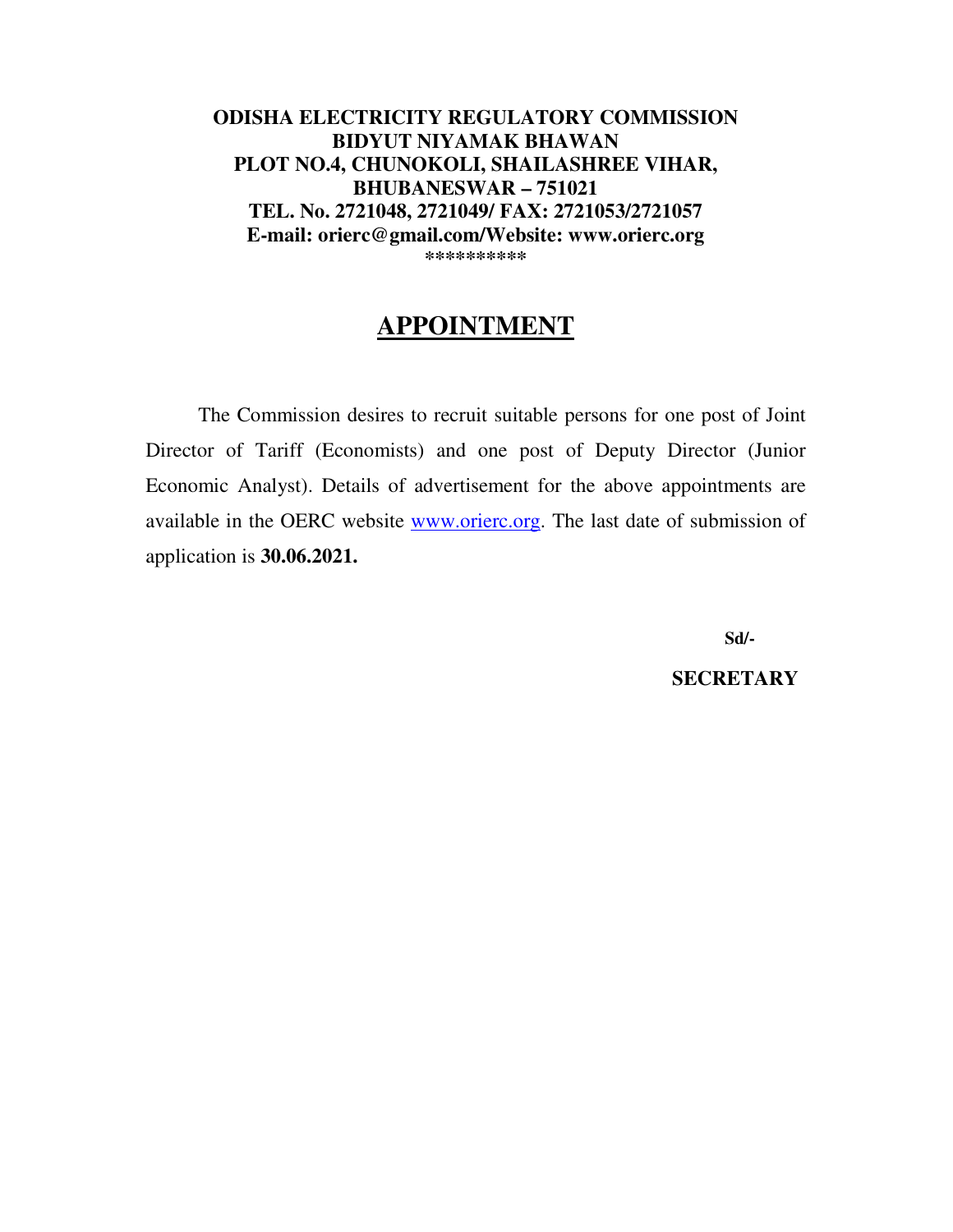### **ODISHA ELECTRICITY REGULATORY COMMISSION BIDYUT NIYAMAK BHAWAN PLOT NO.4, CHUNOKOLI, SHAILASHREE VIHAR, BHUBANESWAR – 751021 TEL. No. 2721048, 2721049, FAX: 2721053/2721057 E-mail: orierc@gmail.com Website: www.orierc.org \*\*\*\*\*\*\*\*\*\* APPOINTMENT**

**Date: 02.06.2021**

Odisha Electricity Regulatory Commission (OERC) invites application from the suitable persons for one post of Deputy Director (Junior Economic Analyst)

| <b>Minimum Required Qualification</b>        | <b>Additional Qualification desirable</b>  |
|----------------------------------------------|--------------------------------------------|
| (a) Post Graduate degree in Economics,       | (a) Should be conversant in data analytics |
| Finance or equivalent                        | and quantitative techniques.               |
| (b) 4 years of professional experience in    | (b) Experience in commercial enterprise.   |
| economic analysis                            | (c) Demonstrated knowledge<br>and/or       |
| Demonstrated capability in analytical<br>(c) | experience in the power sector.            |
| modelling including spreadsheet and          | (d) Good written and verbal communication  |
| data base skills                             | skills.                                    |
| (d) Experience in managing staff.            | (e) Knowledge of accounting requirements   |
|                                              | for enterprises subject to Companies       |
|                                              | Act.                                       |
|                                              | (f) Knowledge of accounting requirements   |
|                                              | of governmental entities.                  |
|                                              |                                            |

#### **The Qualification for Deputy Director (Junior Economic Analyst)**

The above posts can be filled up by direct recruitment /contract basis / deputation basis.

**Scale of Pay:** The post of Deputy Director (Junior Economic Analyst) carries a scale of level-13, cell- 1 of  $7<sup>th</sup>$  Pay Matrix (Initial Rs.67,700/- per month) (Pre-revised scale of pay Rs.15,600-39,100 + Grade pay of Rs.6,600). In addition to the pay Deputy Director (Junior Economic Analyst) is eligible for other allowances like DA at Government rates, HRA and conveyance etc. as decided by the Commission from time to time in case of direct recruitment and appointment through deputation basis. In appropriate case the Commission may consider pay protection of the deserving candidate. In case appointment is made on contract basis, the consolidated remuneration shall be decided by the Commission. The contract appointment, if made, shall not exceed two years at a time.

**Age:** The age limit for direct recruitment for both the posts should not be more than 57 years as on **30th June, 2021.**